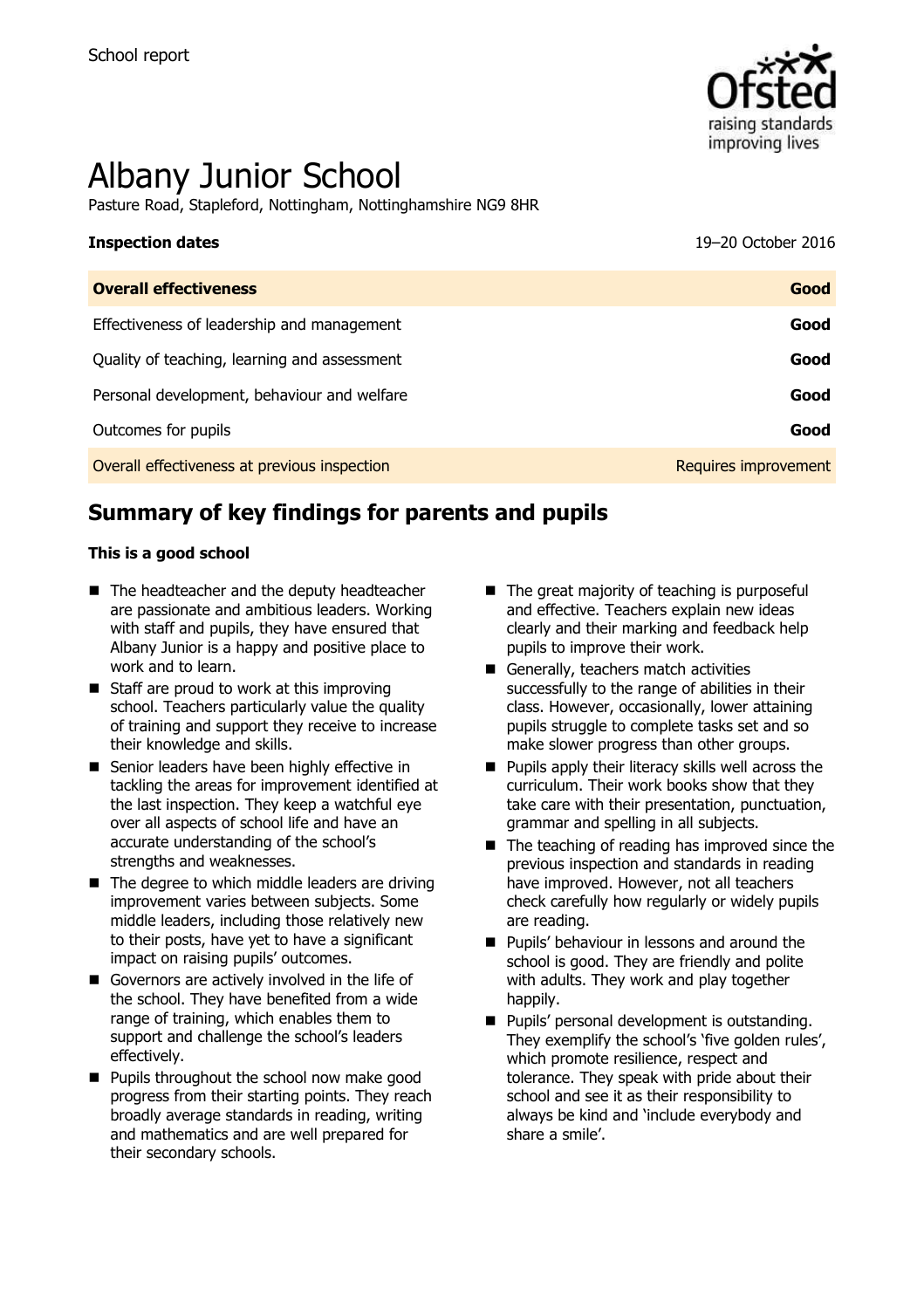

# **Full report**

### **What does the school need to do to improve further?**

- Improve the quality of leadership and management, and so raise standards across the curriculum, by equipping all middle leaders with the skills to monitor, evaluate and develop the areas of the curriculum for which they are responsible.
- **Further accelerate the progress pupils make in their learning by ensuring that:** 
	- work set for lower attaining pupils builds effectively upon what they know and allows them to work successfully without intensive adult support
	- teachers keep a close eye on pupils' personal reading and check that pupils read regularly and experience a wide range of texts.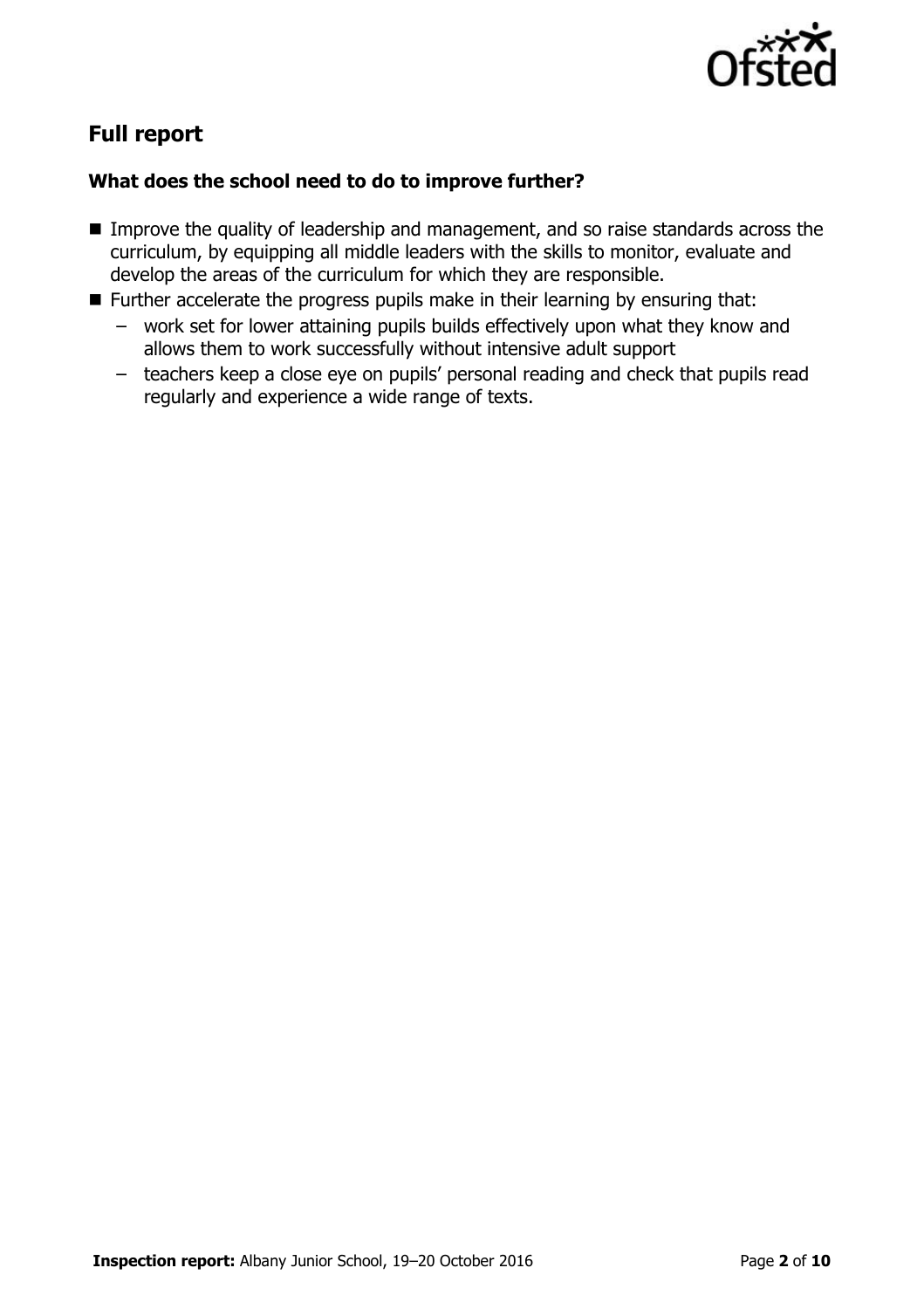

## **Inspection judgements**

#### **Effectiveness of leadership and management Good**

- The headteacher is a highly visible and positive leader. Throughout the day, he visits all areas of the school, speaking and listening to adults and pupils. In this way he knows exactly what is going on in the school and invigorates others through his passion to provide all pupils with the best education possible.
- Teachers, especially those who are relatively new to teaching, praise the support that they receive from senior leaders and the training they get to improve their skills. Staff are also keen to share their appreciation for the high priority senior leaders give to looking after their well-being and providing any necessary individual support.
- The school offers an exciting curriculum that motivates pupils and contributes to their outstanding personal development. In many subjects, there are opportunities for pupils to show initiative and creativity. In addition, the curriculum very successfully promotes spiritual, moral, social and cultural development. Pupils benefit greatly, for example, through the strong links with an orphanage in Kenya and the good range of mid-day and after-school clubs.
- The team of middle leaders includes both experienced and more recently appointed post-holders. The most effective leaders check carefully how successfully pupils are learning in their areas of responsibility. They can support with evidence how they have driven up standards and they have appropriate action plans to secure further improvement. However, not all middle leaders are currently providing leadership of this quality.
- The special educational needs coordinator ensures that pupils who have special educational needs and/or disabilities receive effective additional support. She is knowledgeable about their needs and works well with staff, parents and external agencies to review progress and plan next steps.
- **Procedures for managing the performance of staff are effective. Senior leaders make** sure that individual members of staff receive any training and guidance they need to improve their work.
- **Pupils are very well prepared for life in modern Britain. The curriculum, enhanced by** carefully selected educational visits and visitors to the school, ensures that they have an outstanding understanding of British values. Through their school council and pupil surveys, they learn about structures of democracy. More importantly, in lessons and assemblies they learn about the rights and responsibilities that are crucial aspects of living in a flourishing democracy.
- $\blacksquare$  The pupil premium is used very effectively to ensure that pupils supported by this additional funding achieve well. Throughout the school, disadvantaged pupils are making accelerated progress and differences between their attainment and that of other pupils nationally are diminishing.
- The primary school sport funding is having a positive impact upon the quality of teaching in physical education and pupils' fitness. A specialist coach has helped improve the confidence and skills of staff taking gymnastic lessons. Staff use questionnaires to check the pupils' views about sporting activities and clubs. Across all year groups, pupils are increasingly participating in sporting clubs and competitions.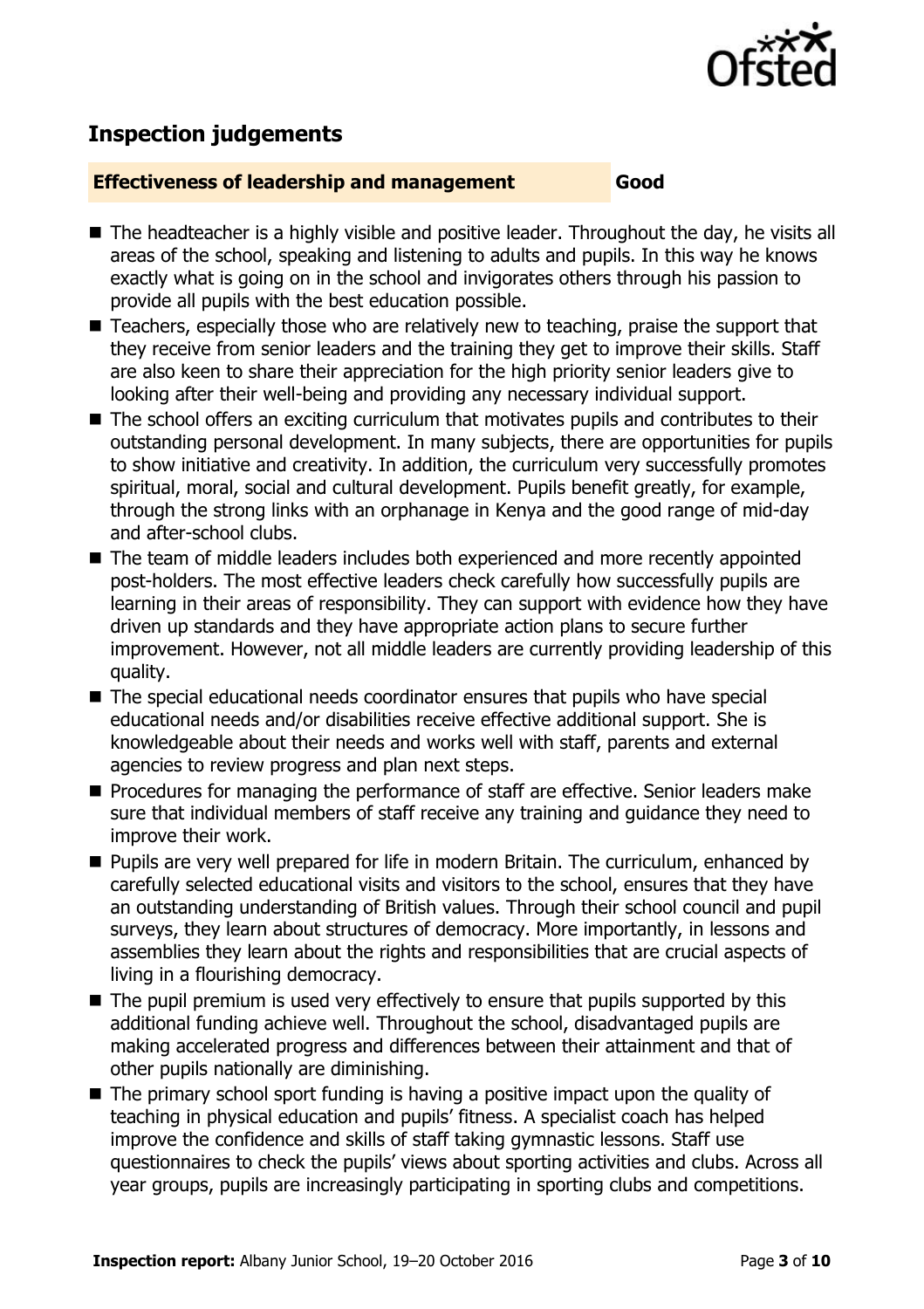

■ The local authority has given the school good support since the previous inspection. In addition to quality assuring the work of the school, officers have provided valuable help to improve the quality of governance and the effectiveness of teaching.

#### **Governance of the school**

- The previous inspection reported positively on most aspects of governance but found that governors did not have a good knowledge of how different groups of pupils were performing. This weakness has been resolved. Governors now receive high-quality information about the performance of different groups. This means that they can ask senior leaders searching questions about, for example, the progress of disadvantaged pupils and pupils who have special educational needs and/or disabilities.
- Governors have a good understanding of their statutory duties. Staff performance, including that of the headteacher and other teachers, is managed rigorously. Governors are fully prepared to ask for additional information to ensure that decisions about pay increases are based on a compelling range of evidence linked to ambitious targets.
- Governors know well the local community the school serves. They have a deep commitment to the school and have worked successfully with senior leaders to establish a culture of high ambition. They recognise that their next challenge is to engage still more closely with parents so that together they can make Albany Junior an even more successful school.

#### **Safeguarding**

- $\blacksquare$  The arrangements for safeguarding are effective.
- Pupils, staff and parents all agree that safeguarding is a strength of the school. Leaders have successfully established a culture where pupils are confident to share worries or problems with staff. Staff keep a close eye on their pupils and report promptly any concerns that arise. Careful records are kept of all referrals of concern made by staff. These show that the school acts rigorously to ensure the safety of pupils. The designated safeguarding leaders meet every two weeks to consider the impact of actions to protect pupils and to discuss any emerging concerns. The leaders work effectively with families and other agencies to ensure the well-being of children whose circumstances may make them particularly vulnerable.
- Governors prioritise safeguarding. They have received all appropriate training and monitor the school's work in this area carefully. They are fully aware of their duty to protect pupils from the dangers of radicalisation.

#### **Quality of teaching, learning and assessment Good**

■ The quality of teaching, learning and assessment has improved and is now good. The previous inspection reported that the most able pupils were not consistently challenged and that the teaching of reading and writing did not lead to good progress. Both of these issues have been successfully addressed.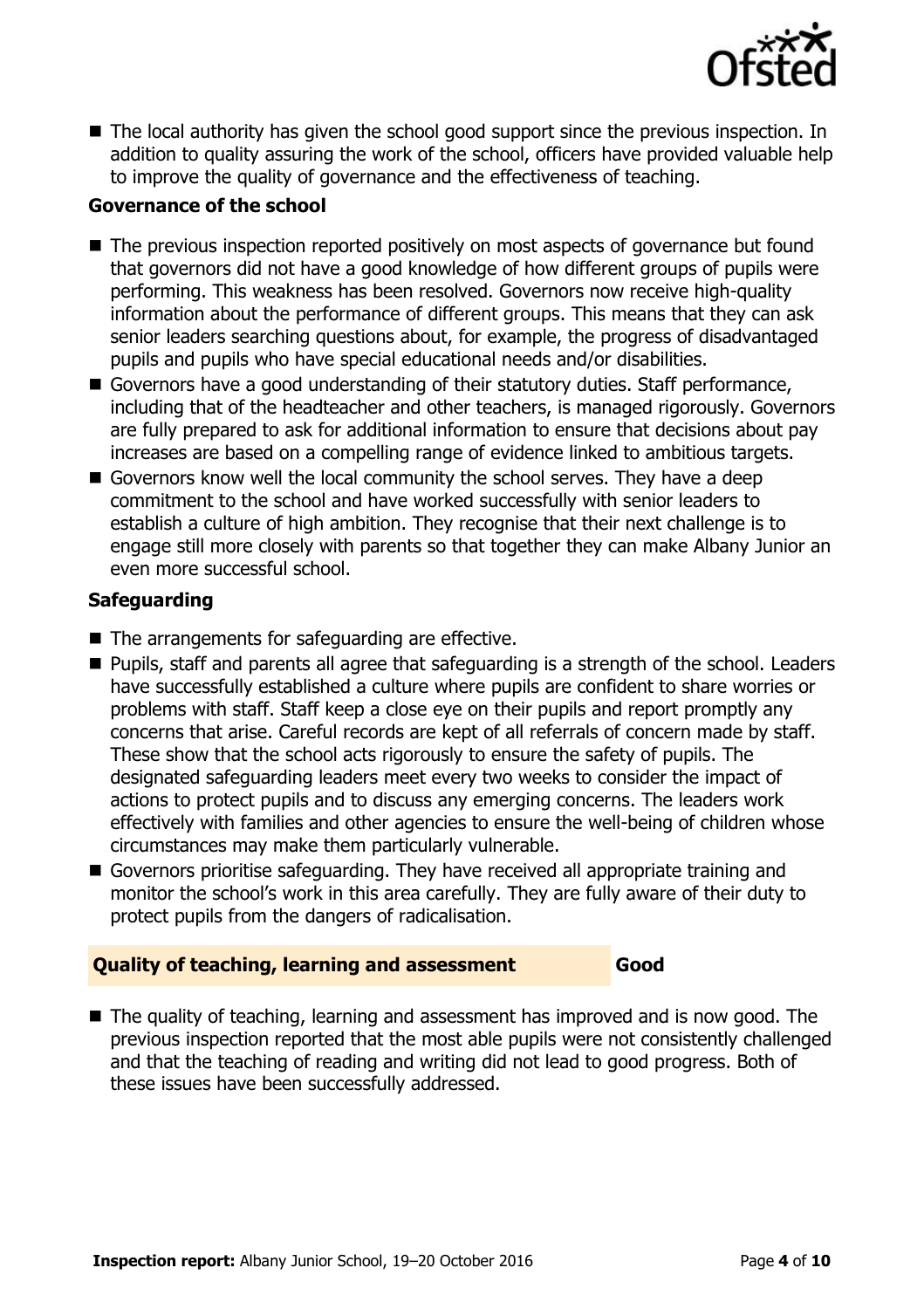

- The most able pupils are benefiting from lessons where teachers do not hold back on the level of challenge. For example, in a science lesson on light, the most able pupils were asked not simply to find out about the spectrum, but to investigate how the distance of the light source from the spectrum affected the quality of the colours produced. The expectation that the most able pupils will come up with their own ideas and explain their findings is increasingly found across the curriculum.
- The teaching of writing has improved as a result of training that has ensured that in all year groups, there is a structured and consistent approach to the teaching of sentence writing. Pupils are now very confident in discussing the structure of sentences and apply this knowledge successfully in their writing across the curriculum.
- Training in the teaching of phonics and guided reading has been key in improving the quality of the teaching of reading. The teaching of phonics in Year 3 is very effective because adults model the sounds letters represent accurately, provide prompt support for pupils at risk of falling behind their peers, and make sessions lively and fun. Guided reading sessions are successful because teachers choose texts which pupils enjoy and set activities which help them to become thoughtful readers.
- Teaching has been less successful in encouraging readers, including the most able, to develop a love of books. Once pupils become fluent readers, they are left to choose their own books. Their reading logs show that they are rarely heard reading aloud in school or at home. Conversations with pupils confirm that in some classes, they receive little encouragement to experience a wide range of fiction and non-fiction texts.
- Teachers' good subject knowledge and effective use of resources almost always result in lessons which capture the pupils' interest. For example, one class followed up a visit to Creswell Crags to learn about life many thousands of years ago by creating their own cave paintings using crayons, pastels and paint. In another class, the teacher's insight into the diets of both humans and animals led to good learning about the human digestive system.
- There is a good range of helpful additional support for pupils who have special educational needs and/or disabilities. Staff know the precise needs of individual pupils well and draw upon a wide range of resources and expertise to ensure that they all make good progress. One parent commented: 'The teachers have a 'can-do' attitude and never give up on a child. You can tell they really want them to succeed. They really care about the children in the school.'
- The previous inspection found that pupils were not clear about how to improve their work and therefore their progress. This is no longer the case. All teachers implement the school's assessment policy. Responses to teachers' marking show how pupils value the guidance provided by teachers. Pupils confirm that feedback is helping them become even better readers, writers and mathematicians.
- Teachers have high expectations of how pupils will behave and what they can achieve. In the great majority of lessons, this approach is successful. However, in a minority of lessons observed, the tasks set for lower attaining pupils were too difficult for them to get on with without adult support. Teachers did not identify quickly enough that these pupils were struggling. As a result, they worked slowly and some lost concentration.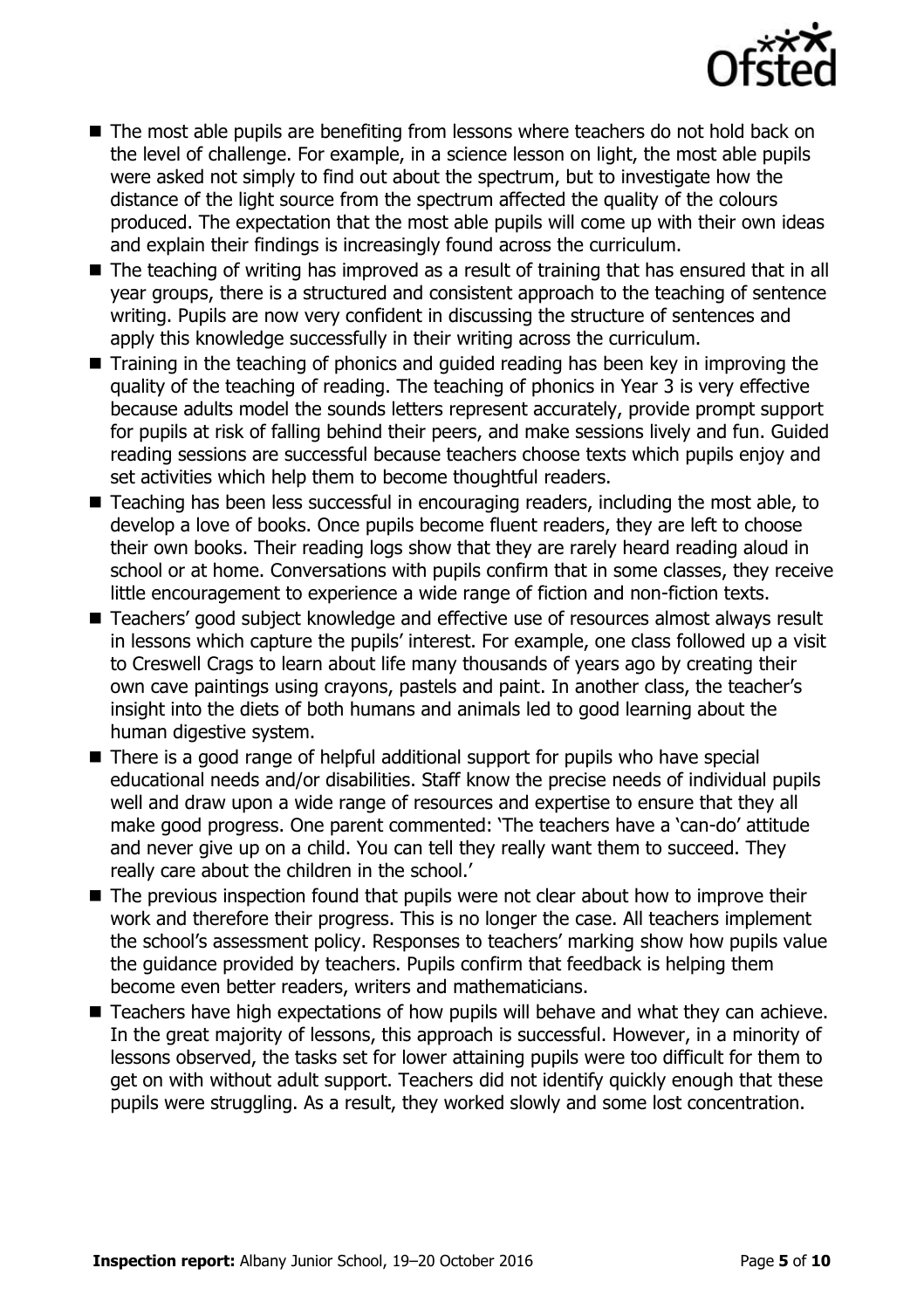

#### **Personal development, behaviour and welfare Good**

#### **Personal development and welfare**

- The school's work to promote pupils' personal development and welfare is outstanding.
- There are excellent systems in place to support pupils' welfare and safety. The school counsellor plays a crucial role in helping pupils understand and overcome issues in their lives which may be causing them difficulty, distress or confusion. The impact of her work is carefully recorded and the record shows that there is a very positive impact on pupils' well-being.
- **Pupils are confident and friendly when speaking to adults. They have positive attitudes** towards learning and are keen to do well. Pupils know that to achieve their ambitions, hard work and determination are essential.
- There are many meaningful opportunities for pupils to contribute to the life of the school because the school values the pupils' opinions and perceptions. Pupil surveys are taken twice a year. The feedback from these, and views shared by the school council, play an important part in school improvement planning.
- The pupils' mature understanding of the unfairness and hurt caused by racist and homophobic attitudes reflects the school's commitment to rights and responsibilities. Similarly, as a result of the high priority given in the curriculum and assemblies to enabling the pupils to recognise the difference between right and wrong, pupils are kind to one another and feel very safe at school.
- **Pupils' understanding of personal safety is outstanding because many lessons and** assemblies highlight the issues around personal well-being. Online safety has a particularly high profile; pupils understand the potential dangers, and know what to do to stay safe online.
- **Pupils speak thoughtfully about how a balanced diet and plenty of exercise contribute** to keeping healthy. They understand the dangers to health posed by smoking and the drug and substance misuse. There is a good range of after-school clubs for pupils to enjoy.
- The overwhelming majority of parents who responded to Parent View also feel that their children are looked after well.

#### **Behaviour**

- The behaviour of pupils is good.
- **Pupils enjoy coming to school and their attendance is at the national average.**
- The school promotes regular attendance through an imaginative range of rewards and celebrations. A breakfast club, introduced at the start of this school year, is successfully reducing the handful of instances of persistent absence and is improving punctuality.
- In lessons, pupils almost always sustain good concentration and try hard with their work. Work in their books shows that they take great care to present their work tidily.
- In the playground at break- and lunchtimes, pupils' behaviour is calm and considerate. Their conduct reflects the school's effective strategies to promote high standards of behaviour. These include the 'by invitation only' area. In this section of the playground, pupils who have struggled to cope with playtimes benefit from close supervision and an interesting range of activities. The pupils involved speak very positively about this provision and say that it helps to them enjoy their breaks.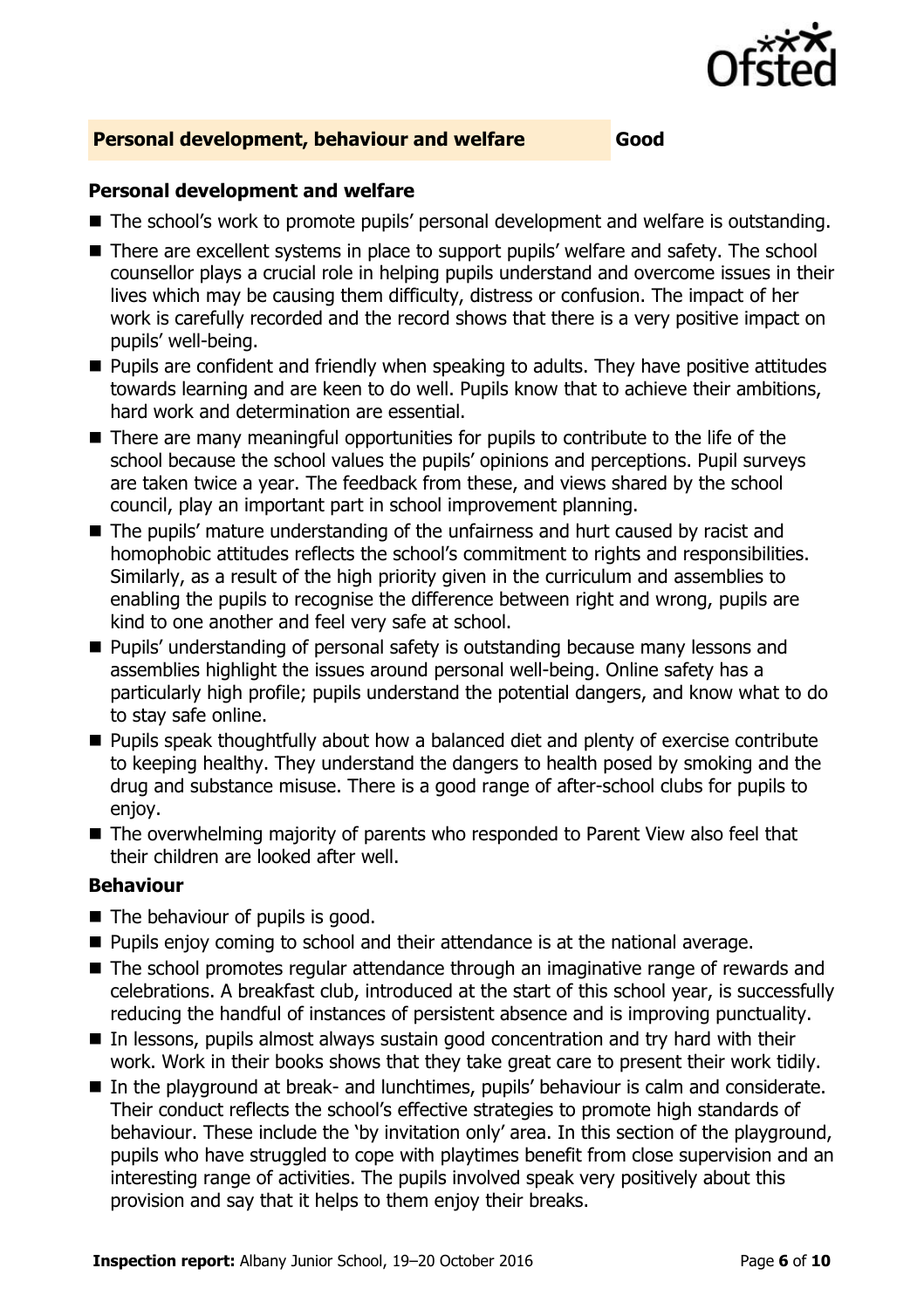

Records kept of poor behaviour show that, since the previous inspection, there has been a notable decline in the number of incidents that disrupt learning or play. Staff who completed the staff questionnaire, or who spoke with inspectors, agreed unanimously that the school manages behaviour successfully and that pupils consistently behave well.

#### **Outcomes for pupils Good**

- The quality of work in pupils' books, learning observed in lessons and assessment information provided by the school all show that pupils currently in the school are making good progress. In the last school year, their progress in reading, writing and mathematics accelerated considerably as a result of stronger teaching.
- At the time of the previous inspection, pupils' progress from their starting points to the end of Year 6 was significantly below average. In the 2016 tests and assessments, the picture was much more positive and pupils' progress was in line with the national averages in reading, writing and mathematics. Attainment in all three areas was close to the national average.
- The recent focus on raising standards in writing has had a positive impact on pupils' outcomes. Their books show good progress in improving sentence construction and applying the rules of grammar and spelling accurately. Pupils have many opportunities to apply these skills across the curriculum and these opportunities are driving up standards in writing.
- At the time of the previous inspection, the progress of pupils in mathematics was particularly low. Since then, the school has focused on building pupils' fluency with, and understanding of, mathematics. This focus has improved outcomes. Pupils of all ages and abilities are now increasingly prepared to grapple with problems that test their understanding. They are confident in explaining the reasons for their answers.
- The school uses pupil premium funding effectively. In all year groups, disadvantaged pupils are making at least expected progress. Indeed, a good proportion of disadvantaged pupils are now making progress from their starting points that is better than expected. As a result, the difference between their outcomes and those of other pupils nationally is reducing.
- Pupils who have special educational needs and/or disabilities make good progress. This is because expectations of what they can achieve are high and the support they are given is well matched to their specific needs. The judicious use of information technology is proving very effective in helping pupils who have previously struggled in literacy and numeracy to catch up with their peers.
- **Pupils who start the school with skills in reading, writing and numeracy below those** that are expected are also making good progress. In the last school year, improved teaching and carefully targeted interventions have led to a higher proportion of pupils gaining the skills and knowledge expected for their age.
- Training provided to teachers to ensure that their most able pupils are challenged throughout the curriculum has had a positive impact upon the pupils' outcomes. Teachers routinely build additional challenge into lessons to motivate and stretch this group. Across the school, the most able pupils, including those who are disadvantaged, consistently make more than expected progress.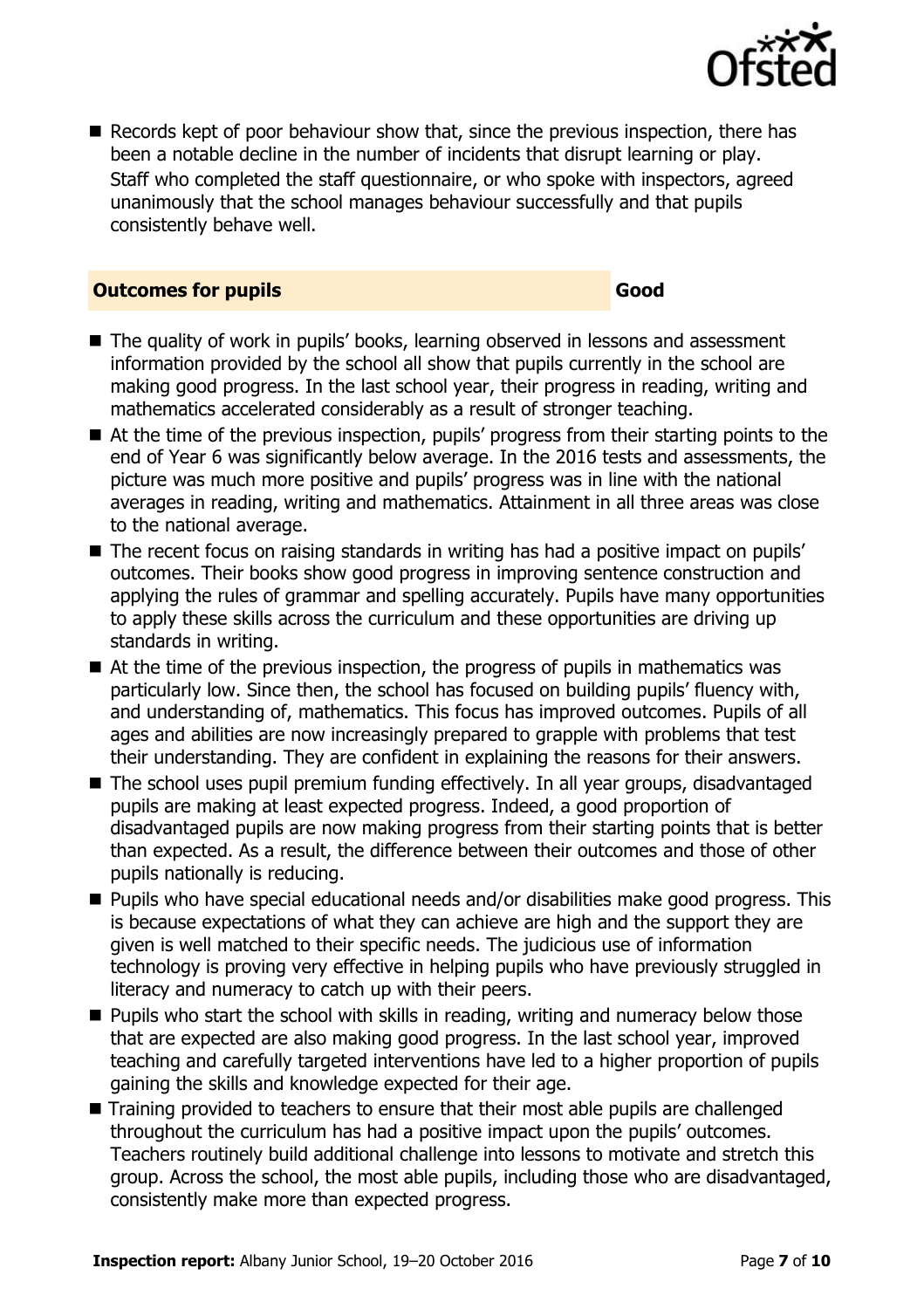

# **School details**

| Unique reference number | 122546          |
|-------------------------|-----------------|
| Local authority         | Nottinghamshire |
| Inspection number       | 10019579        |

This inspection of the school was carried out under section 5 of the Education Act 2005.

| Type of school                      | <b>Junior</b>                  |
|-------------------------------------|--------------------------------|
| School category                     | Maintained                     |
| Age range of pupils                 | 7 to 11                        |
| Gender of pupils                    | Mixed                          |
| Number of pupils on the school roll | 200                            |
| Appropriate authority               | The governing body             |
| Chair                               | <b>Gemma Marshall</b>          |
| <b>Headteacher</b>                  | Craig Robertson                |
| Telephone number                    | 0115 9176550                   |
| Website                             | www.albanyjunior.co.uk         |
| Email address                       | office@albany-jun.notts.sch.uk |
| Date of previous inspection         | 30 April-1 May 2015            |

### **Information about this school**

- The school meets requirements on the publication of specified information on its website.
- The school is smaller than the average-sized primary school.
- Most pupils are of White British background.
- $\blacksquare$  The proportion of disadvantaged pupils who are supported by the pupil premium funding is above average.
- The proportion of pupils who have special educational needs and/or disabilities is below average.
- The school runs a breakfast club each morning.
- The school meets the government's current floor standards, which are the minimum expectations for pupils' attainment in reading, writing and mathematics.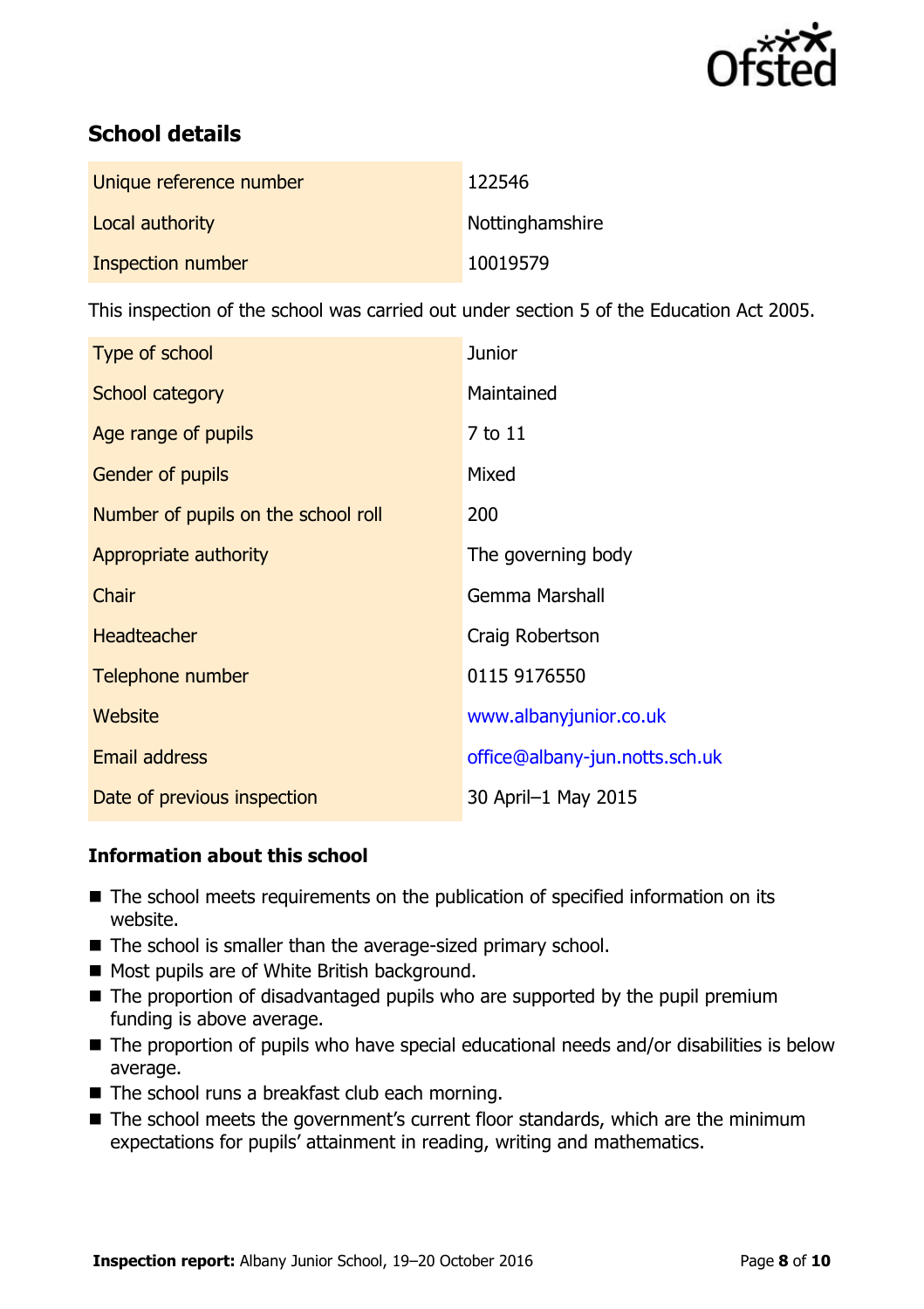

# **Information about this inspection**

- Inspectors visited all classes to observe teaching. Some of these visits took place with school leaders.
- **Inspectors asked pupils about their learning and what it is like to be a pupil at the** school.
- Inspectors scrutinised pupils' work books and heard pupils read.
- Inspectors took account of 24 responses to the Ofsted online questionnaire (Parent View) and had brief discussions with parents at the beginning of the school day.
- $\blacksquare$  Nine responses to the staff questionnaire were received and analysed, as were 11 pupil responses to their questionnaire.
- Discussions took place with the headteacher, senior and middle leaders, teachers, members of the governing body and a representative of the local authority.
- Documents were analysed, including the school's self-evaluation statement, school development plan, minutes of governing body meetings and information about pupils' achievement.
- Records relating to attendance and safeguarding were scrutinised.

#### **Inspection team**

Anthony O'Malley, lead inspector **Ofsted Inspector** 

**Janis Warren Communist Communist Communist Communist Communist Communist Communist Communist Communist Communist Communist Communist Communist Communist Communist Communist Communist Communist Communist Communist Communis**